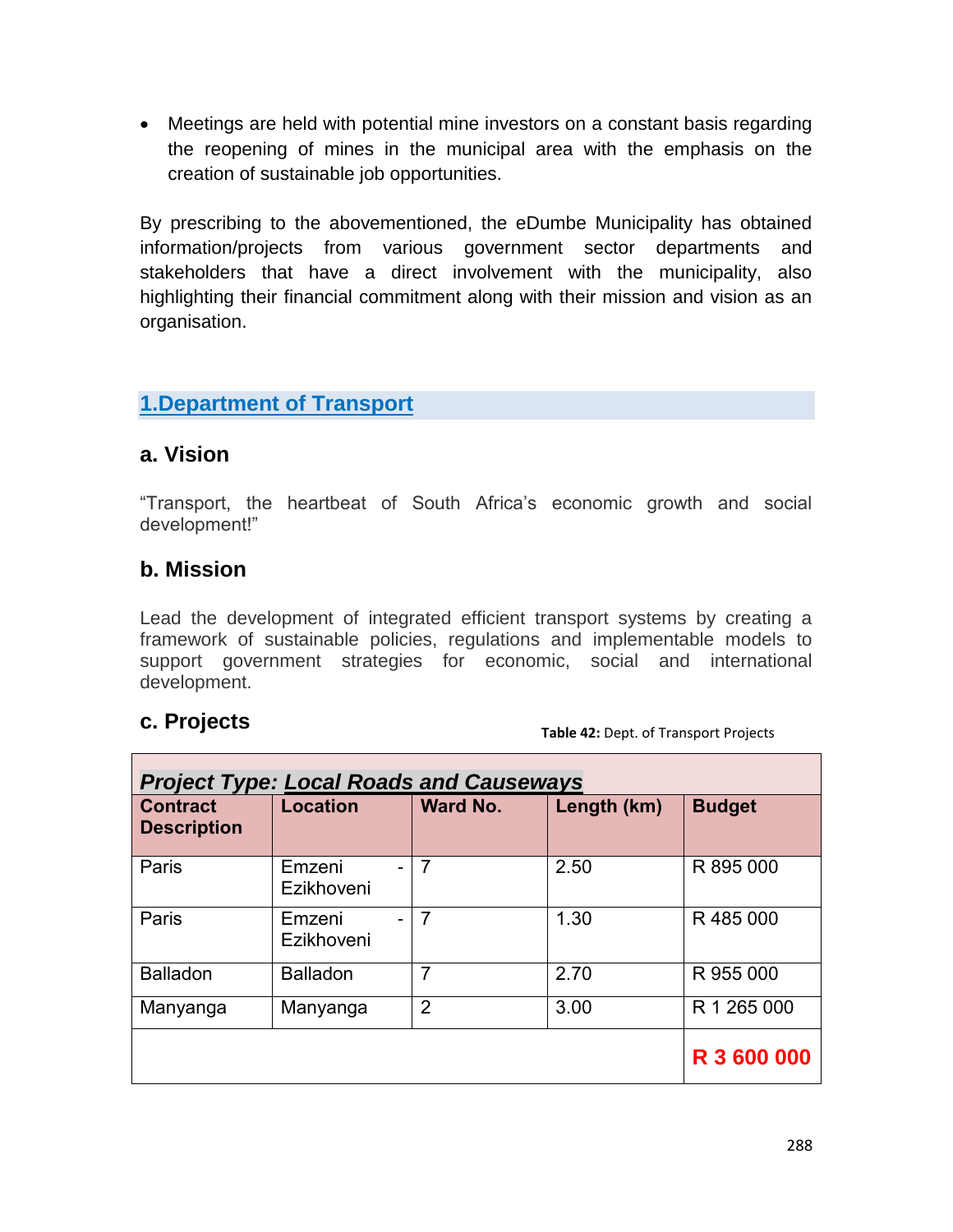| <b>Project Type: Regravels</b>        |                           |                 |             |                    |  |  |  |
|---------------------------------------|---------------------------|-----------------|-------------|--------------------|--|--|--|
| <b>Contract</b><br><b>Description</b> | <b>Location</b>           | <b>Ward No.</b> | Length (km) | <b>Budget</b>      |  |  |  |
| D <sub>1877</sub>                     | Tholakele                 | 5               | 4.00        | R 1 500 000        |  |  |  |
| D <sub>1876</sub>                     | Emahlozana                | 6               | 3.10        | R 1 180 000        |  |  |  |
| P34/3                                 | <b>Bloed River</b>        | $\overline{7}$  | 3.10        | R 1 180 000        |  |  |  |
| D <sub>27</sub>                       | Longreach-<br>Grootspruit | $\overline{7}$  | 2.70        | R 1 010 000        |  |  |  |
| D <sub>27</sub>                       | Longreach-<br>Grootspruit | $\overline{7}$  | 1.30        | R490000            |  |  |  |
| P34/4                                 | Kruger Bridge             | 3               | 4.50        | R 1 640 000        |  |  |  |
| P34/4                                 | Kruger Bridge             | 3               | 2.00        | R 650 000          |  |  |  |
| D <sub>32</sub>                       | Kwamzwezwe                | 1               | 2.00        | R 650 000          |  |  |  |
|                                       |                           |                 |             | <b>R 8 300 000</b> |  |  |  |

#### **2 Department of Education**

#### **a. Vision**

Ensuring every learner does well at school and leaves our institutions with the knowledge, skills and qualifications that will give them the best chance of success in adult life.

#### **b. Mission**

To ensure quality learning and teaching take place in the classroom every day.

#### **c. Projects**

**Table 43:** Dept. of Education Projects

| <b>Project Type: Fencing</b> |                       |             |  |  |  |  |
|------------------------------|-----------------------|-------------|--|--|--|--|
| <b>Name of School</b>        | <b>Education Ward</b> | <b>Ward</b> |  |  |  |  |
| Ehloko P                     | <b>Bivane</b>         |             |  |  |  |  |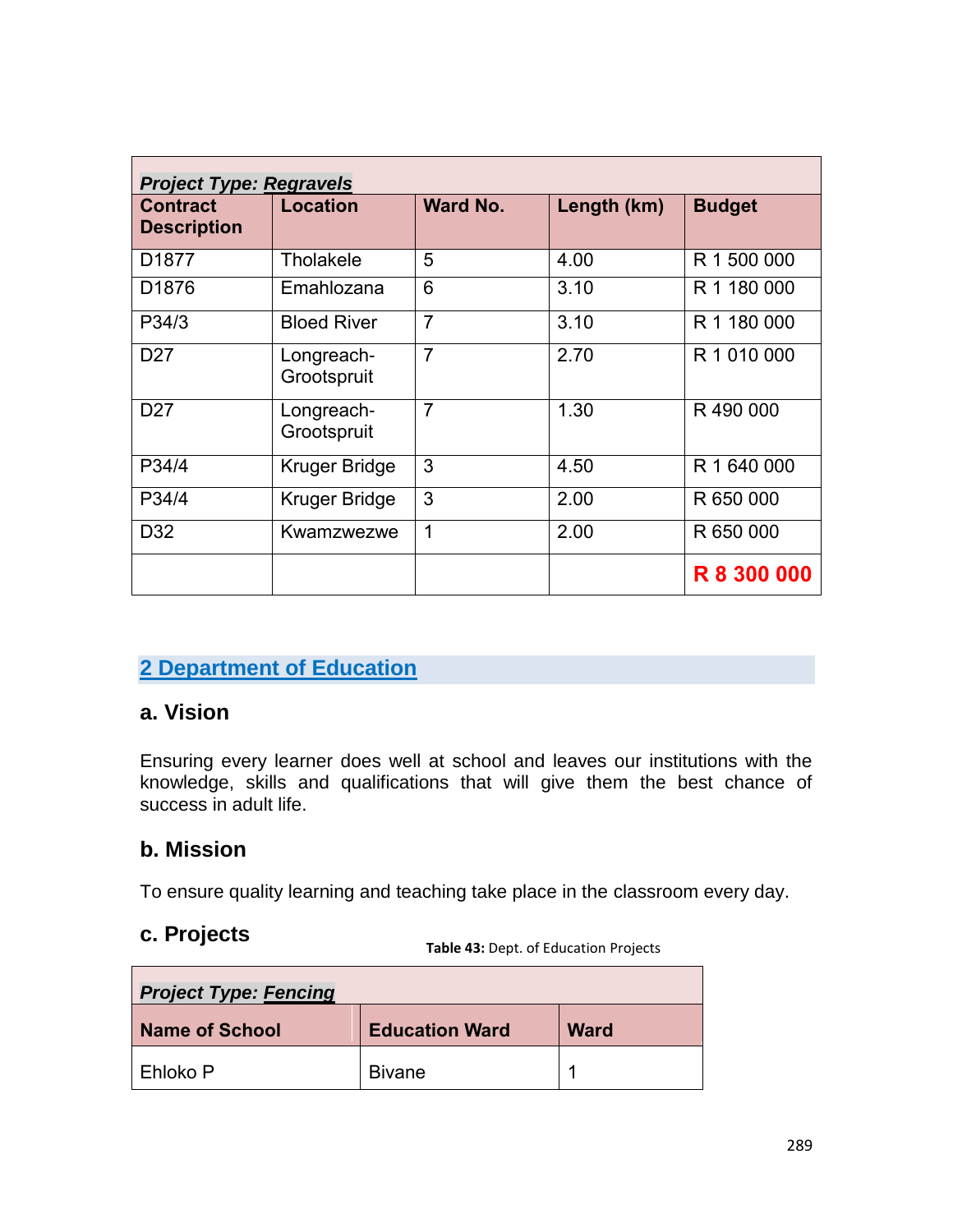| Ekhombela P                    | <b>Bivane</b> | 1 |
|--------------------------------|---------------|---|
| Hlongomiya P                   | <b>Bivane</b> | 1 |
| Malamba P                      | <b>Bivane</b> | 1 |
| Koto P                         | <b>Bivane</b> | 1 |
| Protes P                       | <b>Bivane</b> | 1 |
| Paulpietersburg<br>P<br>Dumbe) | Dumbe         | 3 |

| <b>Project Type: Repairs and Renovations</b>                  |               |   |  |  |  |  |  |
|---------------------------------------------------------------|---------------|---|--|--|--|--|--|
| <b>Name of School</b><br><b>Education Ward</b><br><b>Ward</b> |               |   |  |  |  |  |  |
| Paulpietersburg<br>Р<br>(Dumbe)                               | Dumbe         | 3 |  |  |  |  |  |
| Paulpietersburg<br>Р<br>(Maarschaalk St)                      | Dumbe         | 3 |  |  |  |  |  |
| Khambula C                                                    | <b>Bivane</b> | 1 |  |  |  |  |  |

| <b>Project Type: Upgrades</b> |                       |             |  |  |  |  |
|-------------------------------|-----------------------|-------------|--|--|--|--|
| <b>Name of School</b>         | <b>Education Ward</b> | <b>Ward</b> |  |  |  |  |
| Kwampunzi P                   | <b>Tholakele</b>      | 5           |  |  |  |  |
| Protes P                      | <b>Bivane</b>         | 1           |  |  |  |  |
| <b>Voorkeur P</b>             | <b>Bivane</b>         | 1           |  |  |  |  |
| Nhlakanipho P                 | Dumbe                 | 3           |  |  |  |  |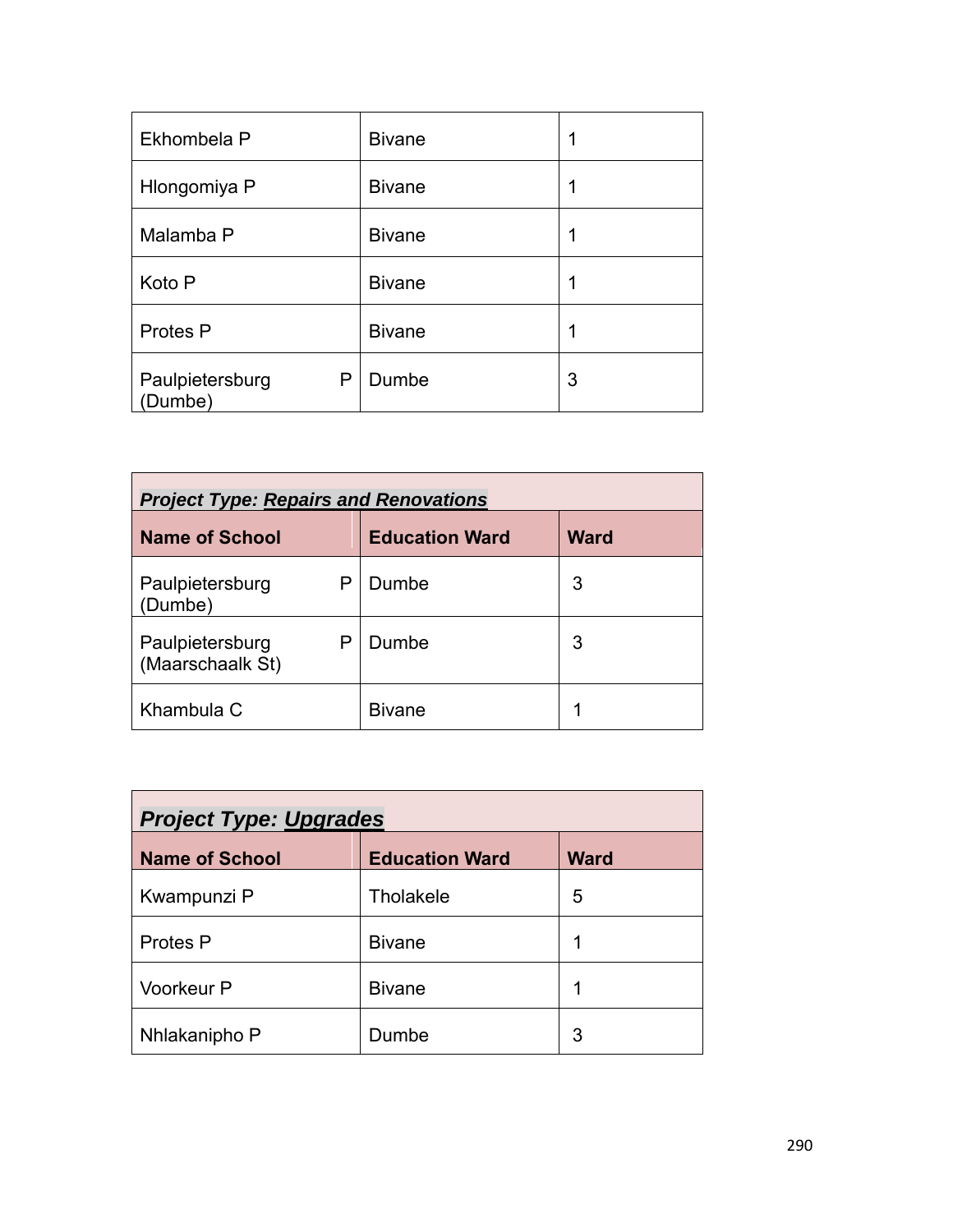| <b>Project Type: New Schools</b>                              |       |   |  |  |  |  |
|---------------------------------------------------------------|-------|---|--|--|--|--|
| <b>Name of School</b><br><b>Ward</b><br><b>Education Ward</b> |       |   |  |  |  |  |
| Erf 1216 Bilanyoni                                            | Dumbe | 3 |  |  |  |  |
| Gezakahle P                                                   | Dumbe | 3 |  |  |  |  |

# **3 Department of Social Development**

#### **a. Vision**

A caring and integrated system of social development services that facilitates human development and improves the quality of life

#### **b. Mission**

To enable the poor, the vulnerable and the excluded within South African society to secure a better life for themselves, in partnership with them and with all those who are committed to building a caring society.

#### **c. Projects**

**Table 44:** Dept. of Social Development Projects

| <b>Name of Organisation</b>  | <b>Activity</b>     | <b>Ward</b>            |
|------------------------------|---------------------|------------------------|
| 1. Siyavela Project Group    | <b>Goat Farming</b> | Bilanyoni ward 04      |
| 2. Masizakhe Soup<br>Kitchen | Soup Kitchen        | Dumbe location ward 03 |
| 3. Youth centre              | Skills development  | Bilanyoni ward 04      |

## **4 Department of Human Settlements**

#### **a. Vision**

A nation housed in sustainable Human Settlements.

#### **b. Mission**

To facilitate an environment that provides sustainable Human Settlements.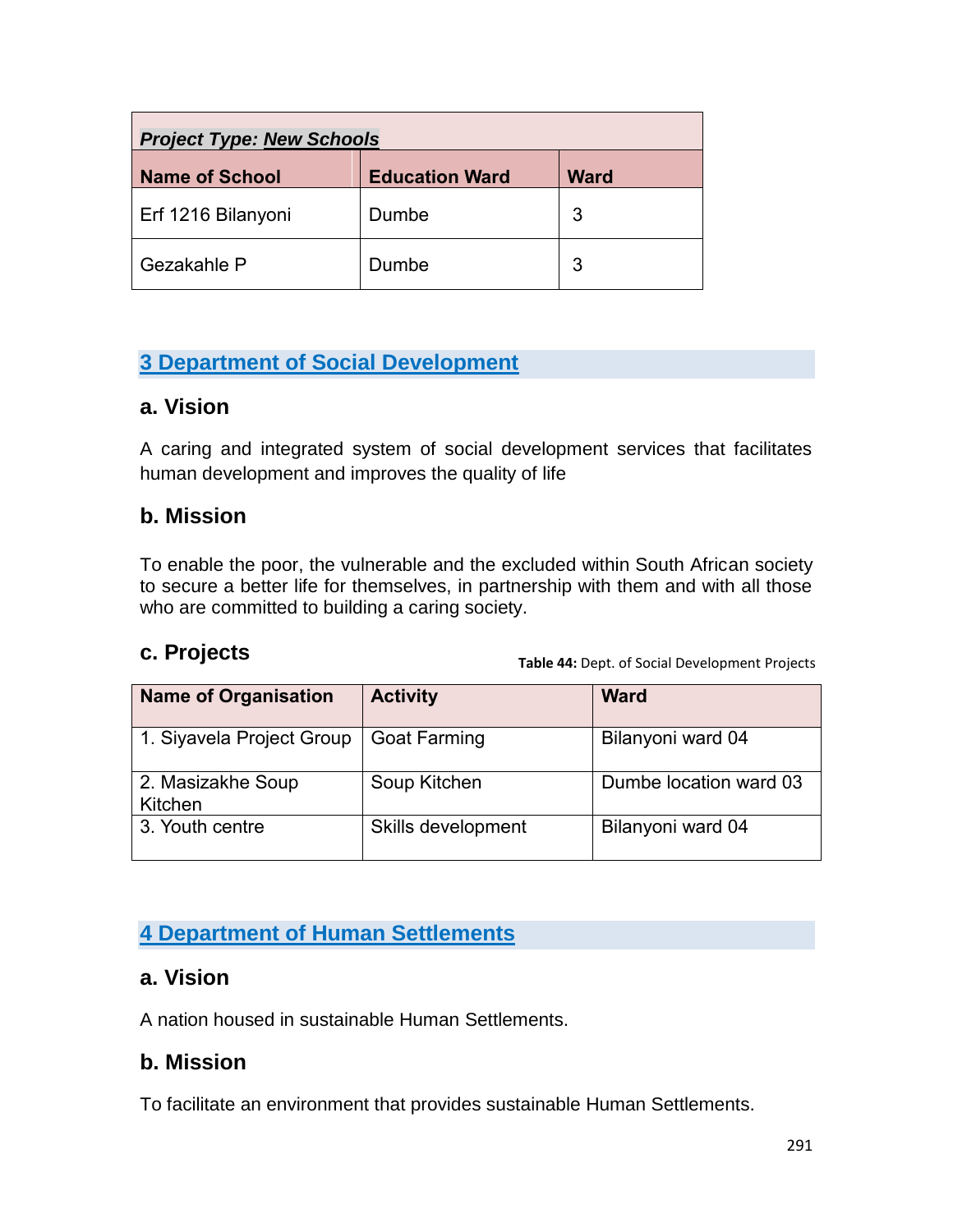#### **c. Projects**

**Table 45:** Dept. of Human Settlements Projects

| <b>Project</b>                                | <b>Number</b><br><b>of</b><br>beneficiaries | <b>Status</b>                                                  | Implementing<br><b>Agents</b> |
|-----------------------------------------------|---------------------------------------------|----------------------------------------------------------------|-------------------------------|
| Tholakele<br>Rural<br><b>Housing Project</b>  | 1 000                                       | Compact<br>Social<br>signed                                    | <b>Fideco Homes</b>           |
| Ophuzane<br>Rural<br><b>Housing Project</b>   | 1 0 0 0                                     | Social<br>Compact<br>signed                                    | To be appointed               |
| Mangosuthu<br>Housing<br>Project              | 1 000                                       | Social<br>Compact<br>signed                                    | Umpheme<br>Developers         |
| Ekhombela<br>Housing<br>Project               | 147                                         | Social<br>Compact<br>signed                                    | <b>PDNA</b>                   |
| 3<br>Dumbe<br>Phase<br><b>Housing Project</b> | 600                                         | Conditional<br>Approval<br>has<br>been agreed and<br>obtained. | <b>PDNA</b>                   |

# **5 Department of Land Affairs and Rural Development**

### **a. Vision**

Vibrant, Equitable and Sustainable Rural Communities.

#### **b. Mission**

To initiate, facilitate, coordinate, catalyse and implement an integrated rural development programme.

# **c. Projects**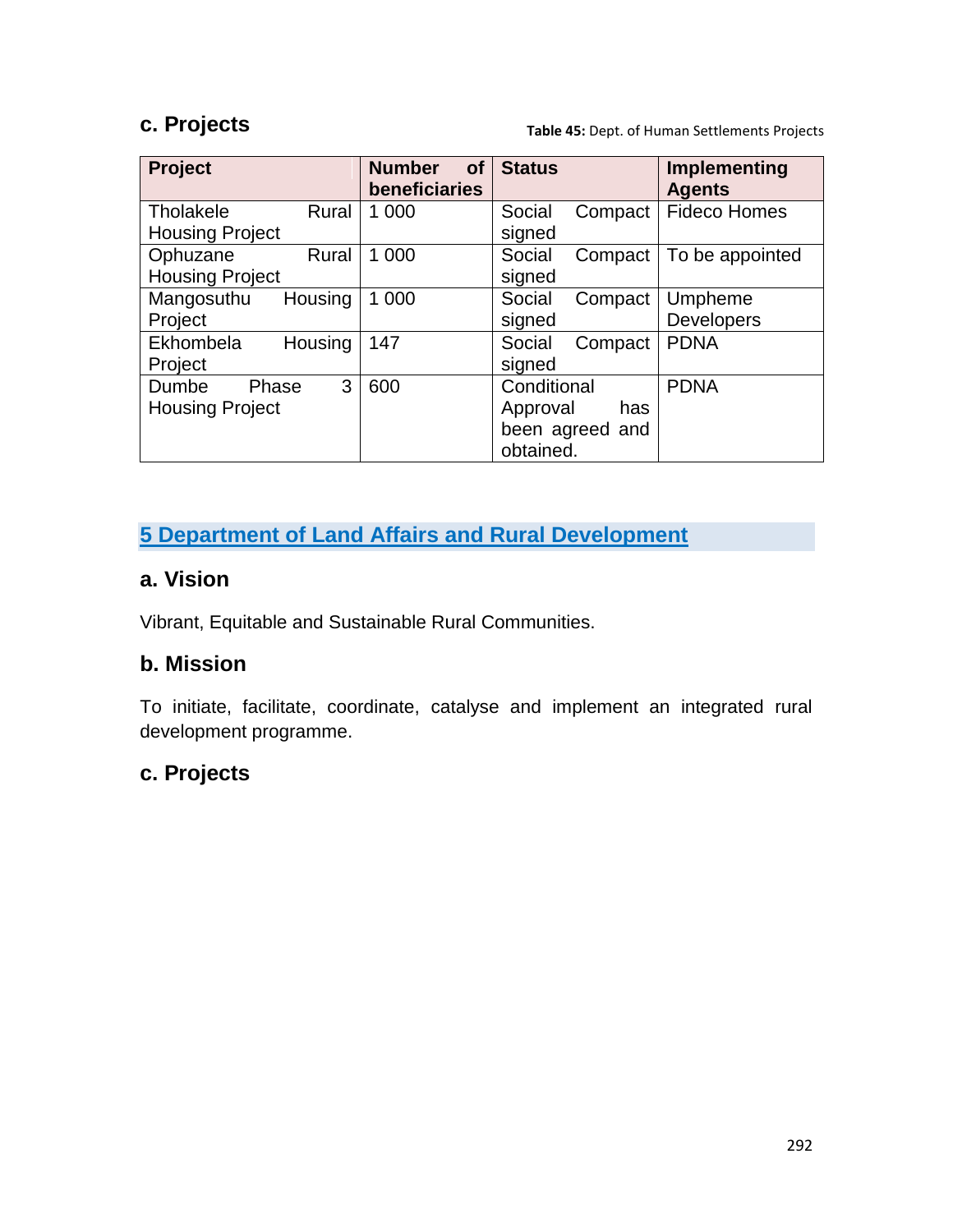| Nr.            | <b>Date</b> | Owner                                            | Farm<br><b>Name</b>        | <b>Detail</b> | <b>No</b><br>of<br><b>Beneficiari</b><br>es | ha        | <b>DLA</b><br><b>Valuation</b> | Sub-<br>division |
|----------------|-------------|--------------------------------------------------|----------------------------|---------------|---------------------------------------------|-----------|--------------------------------|------------------|
| 1              | 15/04/2009  | Arthur<br>Voker<br>Family<br>Trust               | <b>Battlefields</b><br>685 | Ptn. 4 &<br>8 | 191                                         | 97.98970  | $\,6\,$<br>R<br>079<br>236.00  | No               |
| $\overline{c}$ | 15/04/2009  | Arthur<br>Voker<br>Family<br>Trust               | <b>Driehoek</b><br>686     | Ptn.3         | 54                                          | 42.54660  |                                | <b>No</b>        |
| 3              | 15/04/2009  | Arthur<br>Voker<br>Family<br>Trust               | Bloemendal<br>538          | Ptn. 1        |                                             | 252.82180 | 3<br>R<br>337<br>241.00        | <b>No</b>        |
| 4              | 21/04/2009  | <b>Bohmer</b><br>Alwin                           | Tamboekies<br>bult no. 32  | Ptn. 4        | 48                                          | 117.40570 | R<br>402<br>800.00             | Yes              |
| 5              | 15/04/2009  | Bohmer<br>Rolf<br>Michael                        | Makateesko<br>p no 59      | Ptn. 59       | 26                                          | 260.00000 | $\mathsf{R}$<br>780<br>000.00  | Yes              |
| 6              |             | <b>Bohmer</b><br>Valentin<br>Theodor             | Ouderdom<br>no. 12         | Ptn.3         | 31                                          | 62.82336  | $\mathsf{R}$<br>157<br>058.40  | Yes              |
| $\overline{7}$ | 20/04/2009  | Cedem<br>family trust<br>48.4952<br>$\sim$<br>ha | Welverdiend<br>no. 208     | Rem.          | 52                                          | 48.49520  | R 96 980.00                    | Yes              |
| 8              | 23/04/2009  | Claassen<br>Andries<br>Lukas                     | Uitval 195                 | Ptn 1         | 61                                          | 115.30000 | R<br>715<br>290.00             | <b>No</b>        |
| 9              | 20/04/2009  | Davel<br>Seun<br>(HJS)                           | Mooihoek<br>no. 34         | Ptn. 2        | 11                                          | 46.00000  | R<br>144<br>000.00             | Yes              |
| $10$           | 20/04/2009  | Engelbrech<br>Hubert<br>t<br>Edwin               | Bedrog<br>no.<br>79        | Ptn. 3        | 37                                          | 80.00000  | $\mathsf R$<br>216<br>000.00   | Yes              |
| 11             | 23/04/2009  | Engelbrech<br>t R A Trust                        | Tamboekies<br>bult no. 32  | Ptn. 1        | 58                                          | 130.71040 | $\mathsf{R}$<br>390<br>000.00  | Yes              |
| 12             | 20/04/2009  | Gevers<br>Bodo<br>Hermann                        | Welbedacht<br>no. 46       | Ptn. 6        | 71                                          | 43.68960  | 460<br>$\mathsf{R}$<br>200.00  | Yes              |
| 13             | 15/04/2009  | Gevers<br>Karl<br>Willi<br>Eric                  | Rooipoort<br>no. 62        | Ptn. 17       | 93                                          | 64.00000  | R<br>192<br>000.00             | Yes              |
| 14             |             | Hein<br>Waldo<br>Edmond                          | Goedgeloof<br>no. 396      | Ptn 2         | 35                                          | 74.75020  | R<br>239<br>251.00             |                  |
| 15             | 15/04/2009  | Hein<br>Waldo                                    | Springfontei<br>n no. 577  | Ptn. 2        | 30                                          | 79.20000  | $\mathsf{R}$<br>283<br>200.00  | Yes              |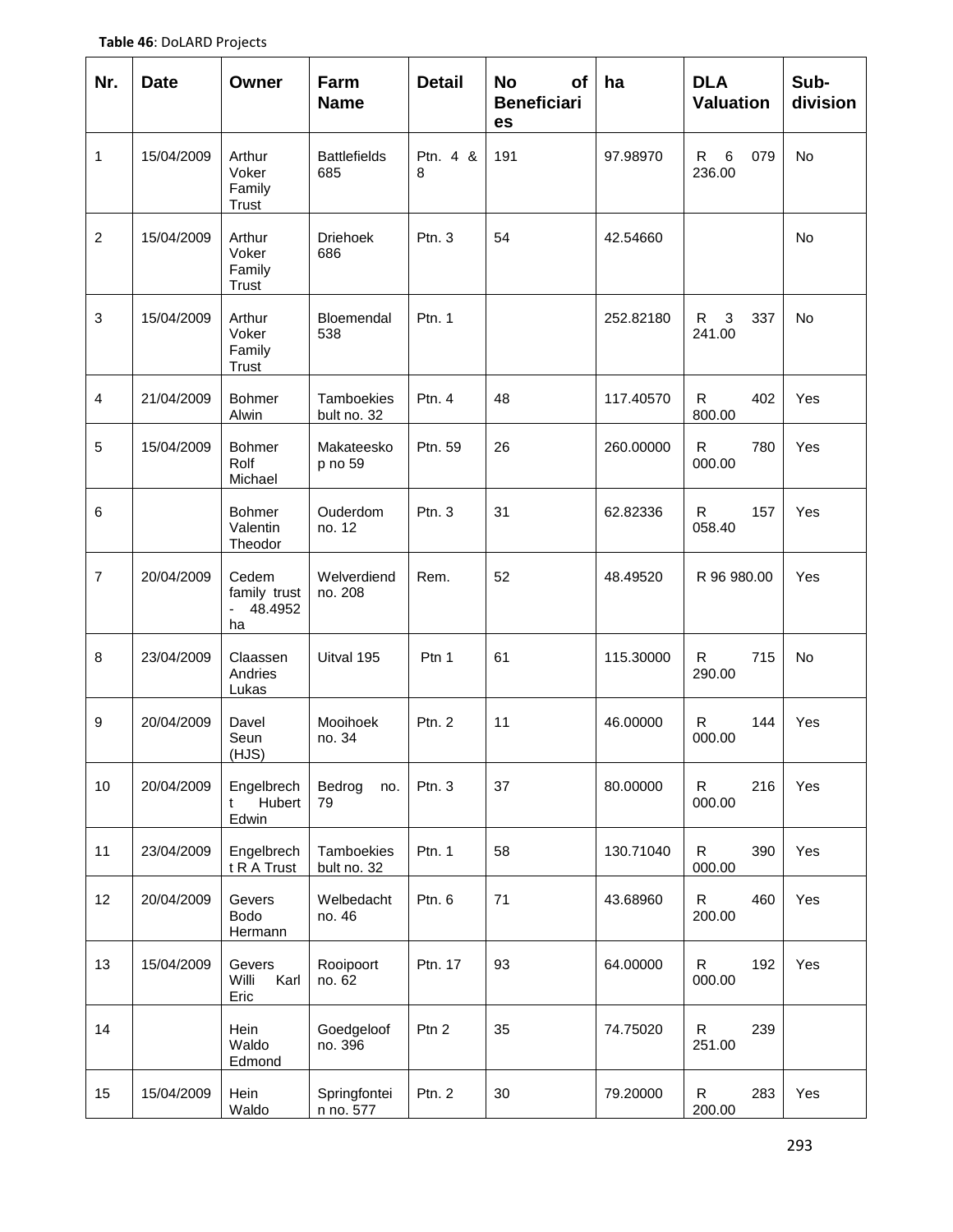|    |            | Edmond                                        |                                      |                 |    |           |                                     |     |
|----|------------|-----------------------------------------------|--------------------------------------|-----------------|----|-----------|-------------------------------------|-----|
| 16 | 05-Aug-09  | Hiesterma<br>nn C.                            | Kempslust<br>no. 81                  | Ptn. 1          | 58 | 370.00000 | R<br>1<br>110<br>000.00             | Yes |
| 17 | 21/04/2009 | Joubert<br>Le<br>Hugo<br>Roux                 | Deelspruit                           | Ptn 1           | 81 | 350.00000 | R.<br>$\mathbf{1}$<br>325<br>000.00 | Yes |
| 18 | 21/04/2009 | D<br>K<br>Κ<br>Boerdery<br>BK                 | Welbedacht<br>no. 46                 | Ptn. 11         | 33 | 120.00000 | $\mathsf{R}$<br>842<br>000.00       | Yes |
| 19 |            | Klingenber<br>Landolf<br>g<br>F.              | Kulspruit no.<br>217                 | Ptn. 2          | 49 | 156.40000 | $\mathsf{R}$<br>395<br>400.00       | No  |
| 20 |            | Koubad<br>farm cc                             | Koubad<br>no<br>191                  | Ptn. 6          | 36 | 49.69400  | $\mathsf{R}$<br>124<br>235.00       | Yes |
| 21 | 15/4/2009  | Liebenberg<br>Martiz                          | Jagtdrift no.<br>141                 | Rem.            | 78 | 138.37000 | $\mathsf{R}$<br>614<br>036.00       | Yes |
| 22 | 20/04/2009 | Makateeko<br>р<br>Landgoed<br>(A.<br>Rossouw) | Rooipoort 62                         | Ptn. 19         | 42 | 100.00000 | R<br>569<br>825.00                  | Yes |
| 23 | 20/04/2009 | Makateeko<br>р<br>Landgoed<br>(A.<br>Rossouw) | Makateesko<br>p no 59                | Ptn. 14 &<br>15 |    |           |                                     |     |
| 24 | 20/04/2009 | Meyer<br>Erika Irene                          | Ouderdom<br>no. 12                   | Ptn. 5 &<br>11  | 95 | 50.00000  | $\mathsf{R}$<br>150<br>000.00       | Yes |
| 25 | 15/4/2009  | Meyer<br>Gunther<br>Ludwig                    | Koppie<br><b>NO</b><br>Alleen<br>194 | Ptn. $4$        | 56 | 166.00000 | R<br>788<br>160.00                  | Yes |
| 26 | 20/04/2009 | Niebuhr<br>Gilbert Carl<br>Heinrich           | Frischgewac<br>ht no. 189            | Rem.            | 58 | 49.55240  | R<br>133<br>650.00                  | Yes |
| 27 | 23/04/2009 | Niebuhr<br>Irmela<br>Anna<br>Sophie           | Hoopwel no.<br>198                   | Ptn. 1          | 11 | 32.30000  | R 80 750.00                         | Yes |
| 28 | 23/04/2009 | Niebuhr<br>Irmela<br>Anna<br>Sophie           | <b>Uitsoek</b><br>no.<br>197         | Ptn. 0          | 48 | 48.49000  | R 96 980.00                         | Yes |
| 29 |            | Niebuhr<br>Roland<br>Heinrich                 | Toverton no<br>18                    | Rem.            | 18 | 50.57000  | R<br>151<br>710.00                  | Yes |
| 30 |            | Niebuhrsh<br>eim                              | Niebuhrshei<br>m No 422              | Ptn. 0          | 61 | 105.00000 | $\mathsf{R}$<br>464<br>000.00       | Yes |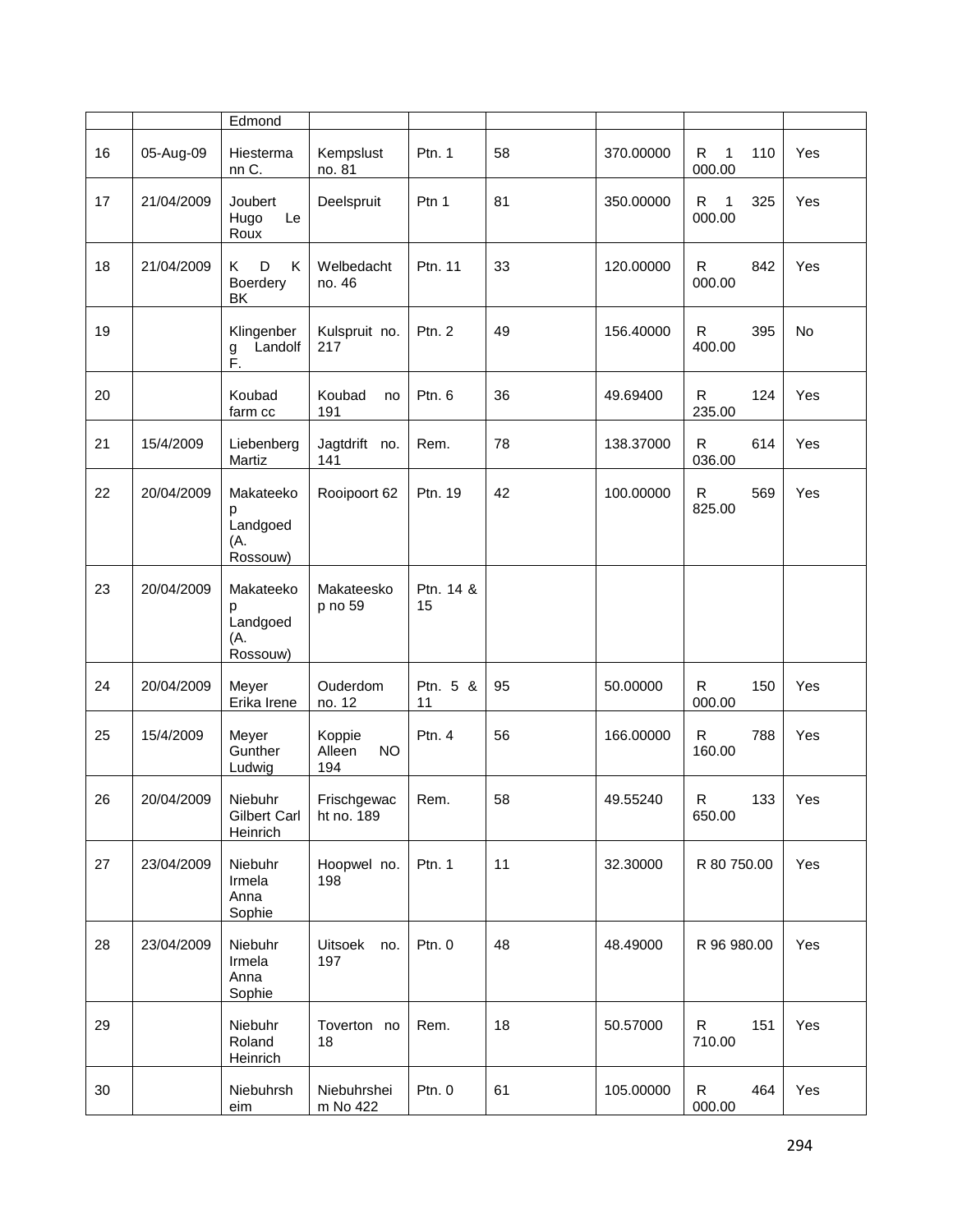|    |            | <b>Total</b>                           |                        |                                            | 1732 | 3849.25   | 31<br>225<br>R.<br>647.40           |            |
|----|------------|----------------------------------------|------------------------|--------------------------------------------|------|-----------|-------------------------------------|------------|
| 35 | 20/04/2009 | Schütte<br>Hermann<br>Gustav           | Rooipoort no<br>62     | Ptn. 14 &<br>15                            | 18   | 202.27140 | 6<br>050<br>R.<br>000.00            | No         |
| 34 | 08/05/2009 | Scheepers<br>Jannie                    | Haasfontein<br>no. 219 | Ptn. $1$                                   | 18   | 78.79990  | R.<br>384<br>$\mathbf{1}$<br>925.00 | <b>No</b>  |
| 33 | 21/04/2009 | Robbertse<br>KR.                       | Rekwest no.<br>204     | Ptn. 1                                     | 24   | 81.26000  | R.<br>2<br>734<br>632.00            | Yes        |
| 32 | 08/05/2009 | Rabe<br>Ludwig<br>Ferdnand<br>Julius   | Lach<br>kraal<br>no.3  | $\mathbf 0$<br>P <sub>tn</sub> .<br>(Rem.) | 66   | 33.36900  | R.<br>308<br>200.00                 | <b>Yes</b> |
| 31 |            | R<br>N<br>H<br>Beleggings<br><b>CC</b> | Ontevreden<br>203      | Ptn. 1                                     | 84   | 151.44000 | R.<br>408<br>888.00                 | Yes        |
|    |            | (Niebuhr<br>Sieghard &<br>Hubert)      |                        |                                            |      |           |                                     |            |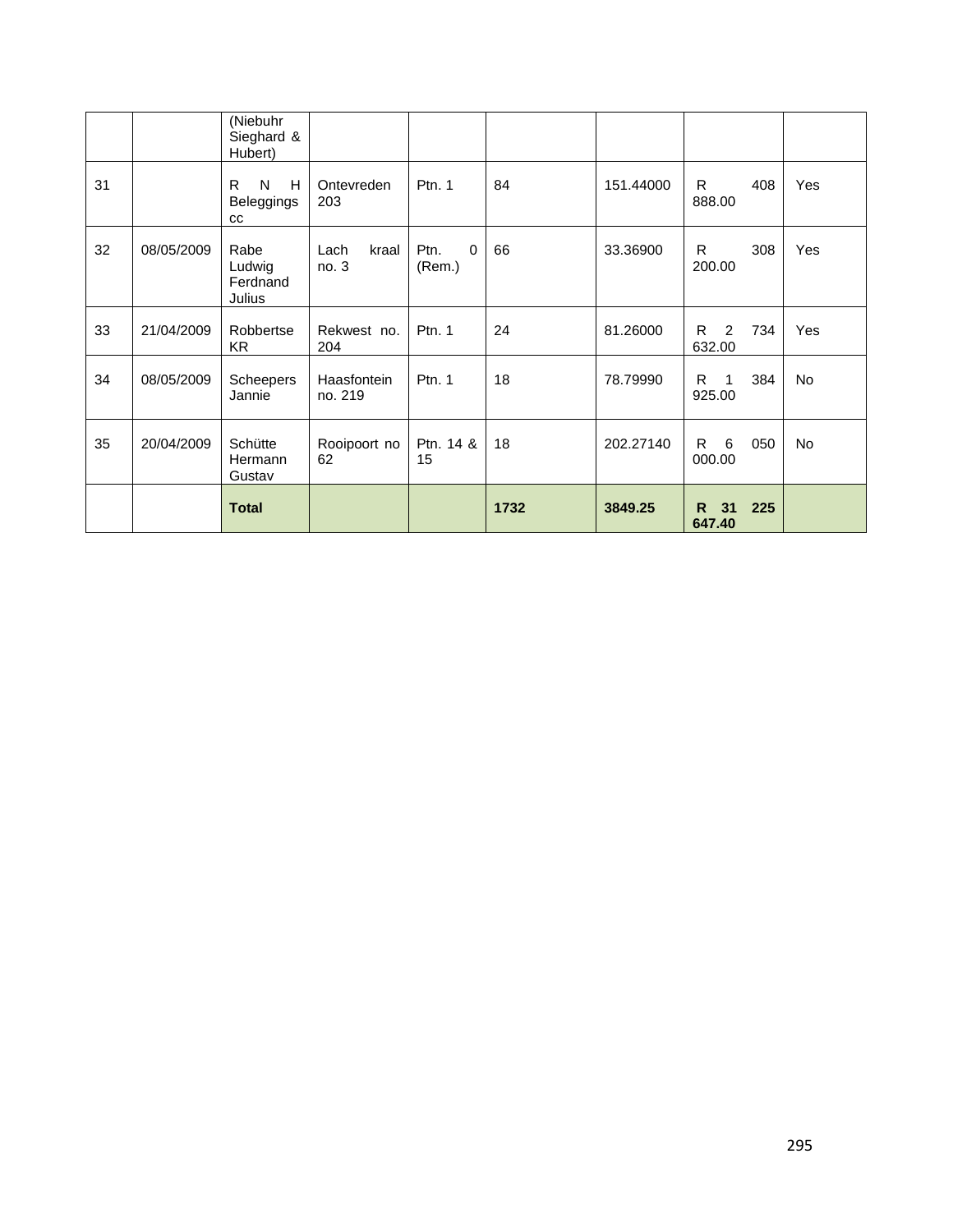# *G. IMPLEMENTATION PLAN*

**Table 46:** Implementation Plan

| <b>Key</b><br><b>Performanc</b><br>e Area | <b>Key Focus</b><br><b>Area</b> | <b>Key</b><br><b>Objective</b>                              | <b>Action</b>                                                                             | <b>Wards</b><br><b>Targete</b><br>d | <b>Budget</b>     | <b>Funding</b><br><b>Source</b>       | <b>Responsibl</b><br>e Dept. | <b>Responsibl</b><br>e Person |
|-------------------------------------------|---------------------------------|-------------------------------------------------------------|-------------------------------------------------------------------------------------------|-------------------------------------|-------------------|---------------------------------------|------------------------------|-------------------------------|
| <b>Development</b>                        | Roads                           | Improve<br>accessibility<br>in all wards                    | Resurfacing of<br>Paupietersburg<br>Roads                                                 | 3                                   | R5 300 000.0<br>0 | <b>MIG</b>                            | Technical<br><b>Services</b> | Mr JDV<br>Lourens             |
| Basic Infrastructure                      |                                 | Refurbish<br>existing<br>Roads in<br>rural &<br>urban areas | Patching of<br>Potholes in<br>Bilanyoni,<br>Paulpietersbur<br>g & Dumbe<br>Location       | 3 & 4                               | R500 000.00       | Municipal<br>Operationa<br>Budget     | Technical<br><b>Services</b> | Mr JDV<br>Lourens             |
|                                           |                                 |                                                             | Construction of<br>a traffic circle<br>in Bilanyoni                                       | $\overline{4}$                      | R100 000.00       | Municipal<br>Capital<br><b>Budget</b> | Technical<br>Services        | Mr JDV<br>Lourens             |
| and                                       |                                 |                                                             | Develop draft<br>roads<br>maintenance<br>plan                                             | All                                 | R200 000.00       | Source<br><b>Funding</b>              | Technical<br><b>Services</b> | Mr JDV<br>Lourens             |
| Delivery<br>Service                       |                                 |                                                             | Develop draft<br>public transport<br>plan in<br>partnership<br>with dept. of<br>Transport | All                                 | R200 000.00       | Source<br><b>Funding</b>              | Technical<br><b>Services</b> | Mr JDV<br>Lourens             |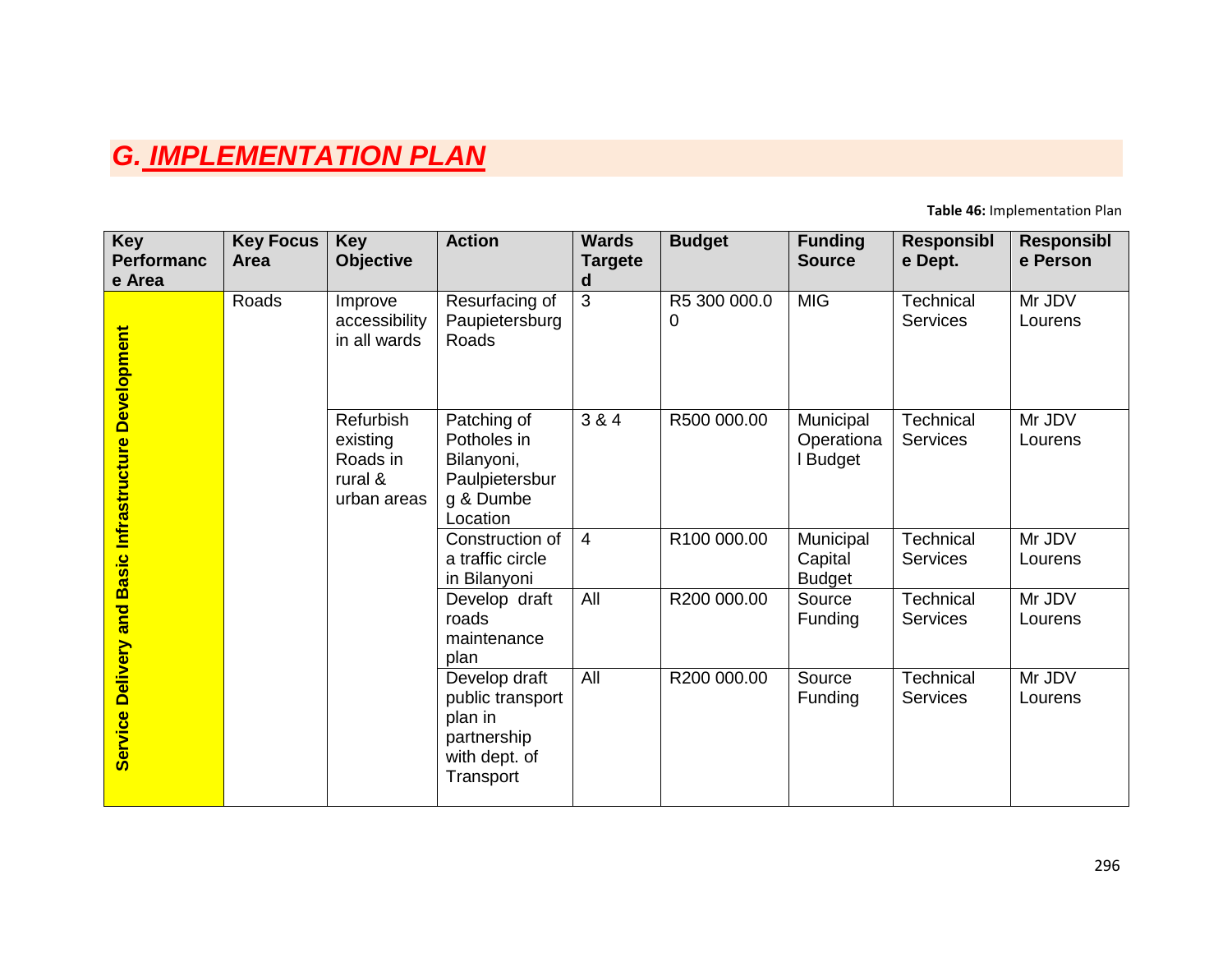|             | To ensure<br>that<br>municipal<br>plant &<br>equipment<br>is fully<br>operational<br>on a daily<br>basis | To maintain,<br>service, repair,<br>& upkeep the<br>current plant &<br>equipment                                                                                                    | $\blacksquare$ | R500 000.00                      | Municipal<br>Operationa<br><b>Budget</b> | Technical<br><b>Services</b> | Mr JDV<br>Lourens |
|-------------|----------------------------------------------------------------------------------------------------------|-------------------------------------------------------------------------------------------------------------------------------------------------------------------------------------|----------------|----------------------------------|------------------------------------------|------------------------------|-------------------|
| Electricity | To improve<br>the current<br>electrical<br>network                                                       | Refurbishment<br>on the<br>protection of<br>breakers,<br>Paulpietersbur<br>g & Dumbe<br>township sub-<br>stations %<br>mini-subs,<br>replacement of<br>aerial platform<br>& vehicle | 3              | R760 000.00                      | Municipal<br>Operationa<br><b>Budget</b> | Technical<br><b>Services</b> | Mr JDV<br>Lourens |
|             |                                                                                                          | Repalcing<br>street lights @<br>Paulpietersbur<br>g & Dumbe<br>Township                                                                                                             | 3              | R200 000.00                      | Municipal<br>Operationa<br><b>Budget</b> | Technical<br><b>Services</b> | Mr JDV<br>Lourens |
|             |                                                                                                          | Provision of<br>flood lights at<br>Dumbe<br>Regional<br>Stadium                                                                                                                     | 3              | 300 000.0<br>R <sub>1</sub><br>0 | <b>MIG</b>                               | Technical<br><b>Services</b> | Mr JDV<br>Lourens |
|             |                                                                                                          | Review, adopt<br>& HSP                                                                                                                                                              |                | L,                               | In House                                 | Technical<br><b>Services</b> | Mr JDV<br>Lourens |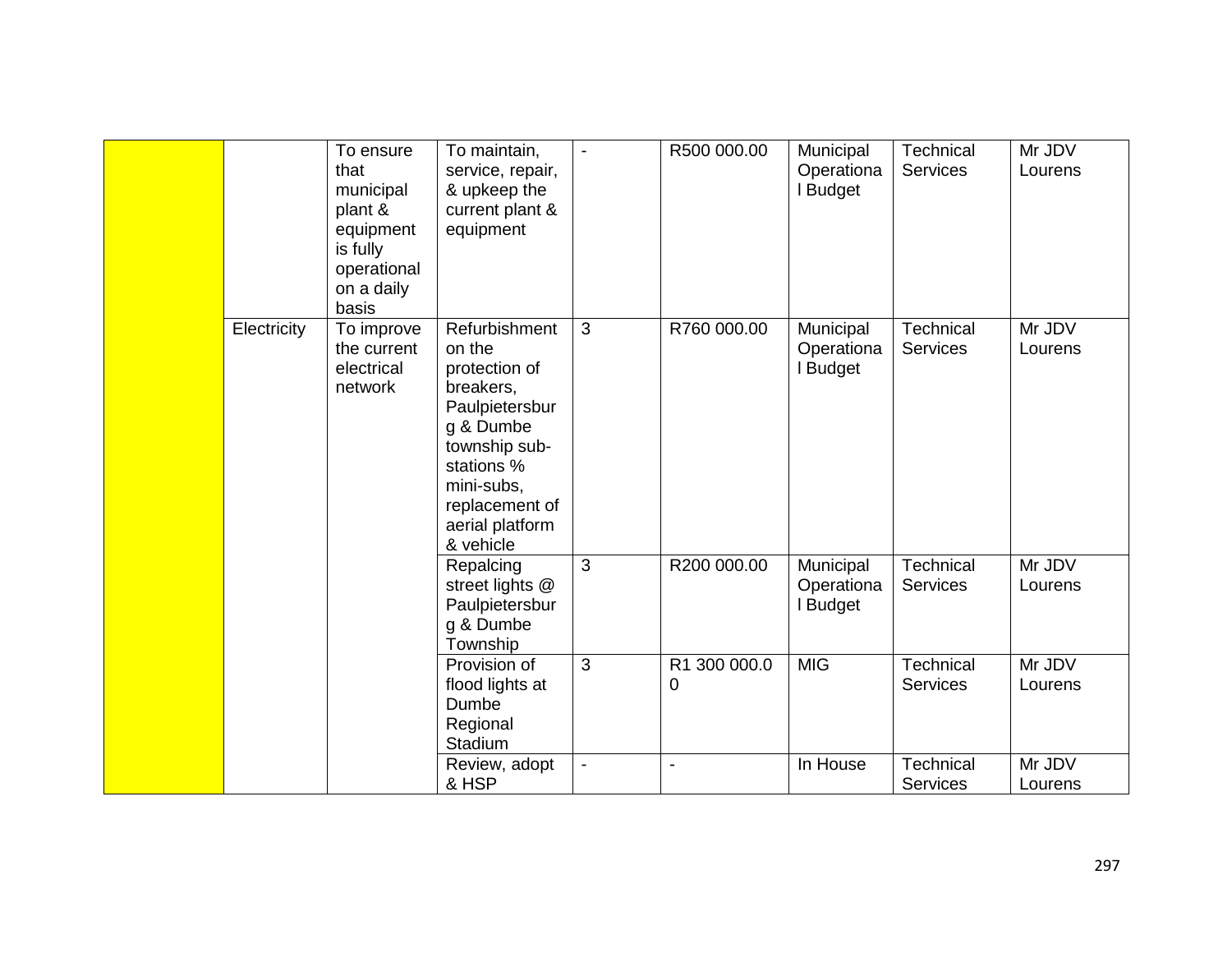|  | Refuse<br>removal<br>(solid                          | To facilitate<br>the effective<br>and efficient                                                        | Provision of<br>litter bins                              | 3,4,2 | R40 000.00        | Municipal<br>Operationa<br>I Budget | <b>Technical</b><br><b>Services</b>                            | Mr JDV<br>Lourens |
|--|------------------------------------------------------|--------------------------------------------------------------------------------------------------------|----------------------------------------------------------|-------|-------------------|-------------------------------------|----------------------------------------------------------------|-------------------|
|  | waste)                                               | removal of<br>solid waste                                                                              | Finalise, Adopt<br>& Implement<br><b>IWMP</b>            | All   |                   | In House                            | <b>Technical</b><br><b>Services</b>                            | Mr JDV<br>Lourens |
|  |                                                      |                                                                                                        | Formalise solid<br>waste site<br>(EIA)                   | 3,4   | R500 000.00       | Source<br>Funding                   | Technical<br><b>Services</b>                                   | Mr JDV<br>Lourens |
|  | Cemeterie<br>S                                       | To ensure<br>that there is<br>sufficient<br>burial space<br>and that<br>cemeteries<br>are well<br>kept | Fencing of<br>Tholakele &<br>Ophuzane<br>Cemeteries      | 5,8   | R1000 000.00      | <b>MIG</b>                          | <b>Technical</b><br>Services &<br>Community<br><b>Services</b> | Mr JDV<br>Lourens |
|  | Municipal<br><b>Facilities</b><br>and<br>best<br>the | To practice<br>in a safe<br>adequate                                                                   | Continuous<br>maintenance of<br>municipal<br>facilities  | 3,4   | $\blacksquare$    | Municipal<br>Operationa<br>I Budget | <b>Technical</b><br><b>Services</b>                            | Mr JDV<br>Lourens |
|  |                                                      | environmen<br>t in order to<br>provide the                                                             | Building of<br>Municipal<br><b>Shelters</b><br>(Parking) | 3     | R400 000.00       | <b>MIG</b>                          | <b>Technical</b><br><b>Services</b>                            | Mr JDV<br>Lourens |
|  |                                                      | possible<br>services to<br>community                                                                   | Fencing of<br>Municipal<br><b>Offices</b>                | 3     | R1 300 000.0<br>0 | <b>MIG</b>                          | <b>Technical</b><br><b>Services</b>                            | Mr JDV<br>Lourens |
|  |                                                      |                                                                                                        | Upgrade of<br>Testing<br>Grounds                         | 3     | R1 500 000.0<br>0 | <b>MIG</b>                          | <b>Technical</b><br><b>Services</b>                            | Mr JDV<br>Lourens |
|  |                                                      |                                                                                                        | Construction of<br>a municipal                           |       | R1 000 000.0<br>0 | <b>MIG</b>                          | <b>Technical</b><br><b>Services</b>                            | Mr JDV<br>Lourens |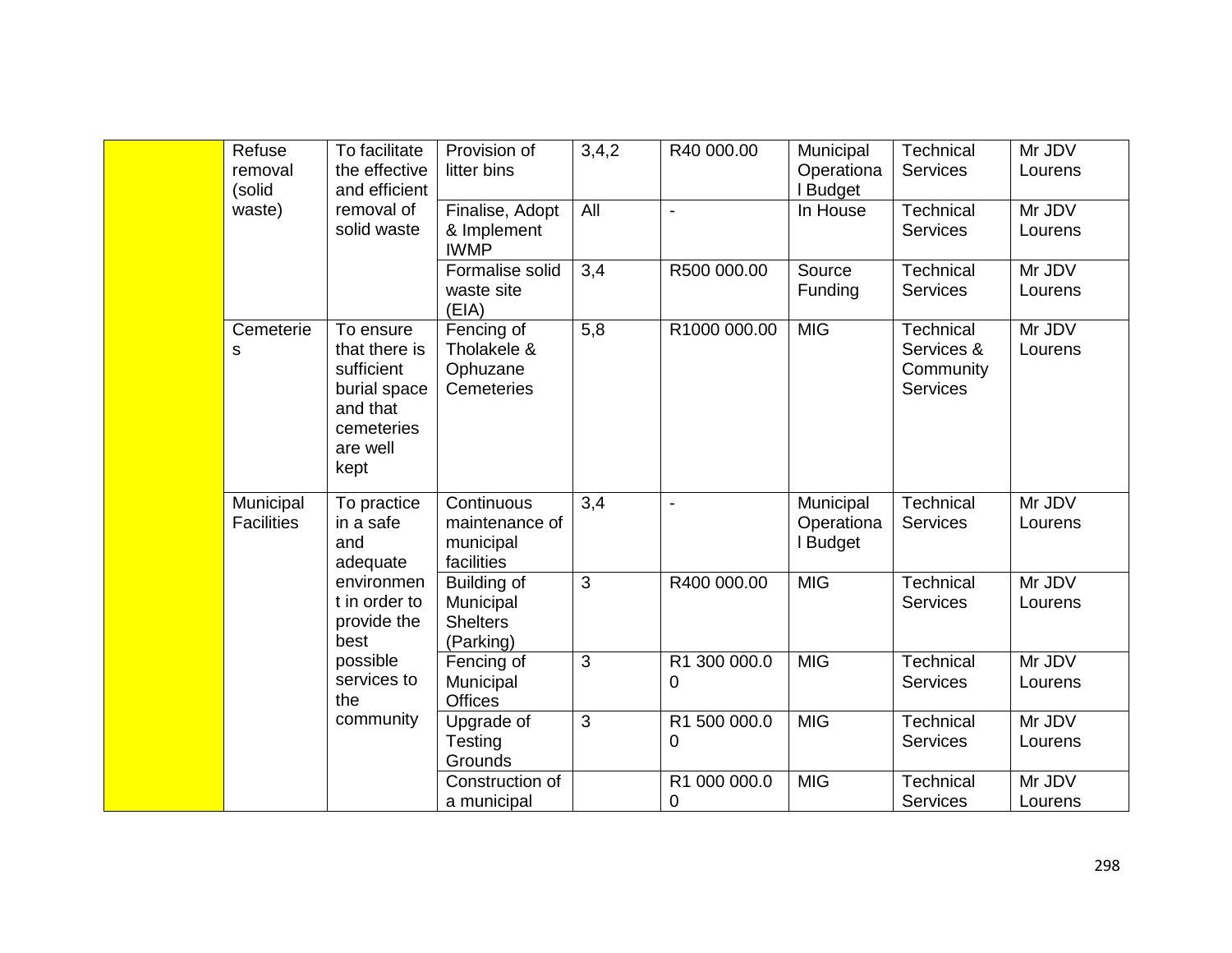|                   |            | animal pound          |   |              |               |                   |         |
|-------------------|------------|-----------------------|---|--------------|---------------|-------------------|---------|
| Community         | To ensure  | Building of           | 2 | R2000 000.00 | <b>MIG</b>    | Technical         | Mr JDV  |
| <b>Facilities</b> | the        | Mangosuthu            |   |              |               | Services &        | Lourens |
|                   | community  | Hall                  |   |              |               | Community         |         |
|                   | is well    |                       |   |              |               | <b>Facilities</b> |         |
|                   | equipped   | Renovations to        | 3 |              | Municipal     | Technical         | Mr JDV  |
|                   | with       | Dumbe Town            |   |              | Capital       | Services &        | Lourens |
|                   | services   | Community             |   | R1000 000.00 | <b>Budget</b> | Community         |         |
|                   | and        | Hall &                |   |              |               | <b>Services</b>   |         |
|                   | facilities | Paulpietersbur        |   |              |               |                   |         |
|                   |            | g Town Hall           |   |              |               |                   |         |
|                   |            | Provision of          |   |              | Municipal     | Technical         | Mr JDV  |
|                   |            | <b>Public Toilets</b> |   |              | Capital       | Services &        | Lourens |
|                   |            |                       |   | R400 000.00  | <b>Budget</b> | Community         |         |
|                   |            |                       |   |              |               | <b>Services</b>   |         |
|                   |            |                       |   |              |               |                   |         |
|                   |            |                       |   |              |               |                   |         |

| Key<br><b>Performanc</b><br>e Area             | <b>Key</b><br><b>Focus</b><br><b>Area</b> | <b>Key Objective</b>                   | <b>Action</b>                                                                           | <b>Wards</b><br>Targete<br>d | <b>Budget</b>               | <b>Funding</b><br><b>Source</b>     | Responsibl<br>e Dept. | <b>Responsibl</b><br>e Person |
|------------------------------------------------|-------------------------------------------|----------------------------------------|-----------------------------------------------------------------------------------------|------------------------------|-----------------------------|-------------------------------------|-----------------------|-------------------------------|
| Economic<br><b>Development</b><br><b>Local</b> | Job<br>Creation                           | To create more<br>job<br>opportunities | Package<br>(Feasibility &<br>business plan)<br>development of<br>Abaqulusi<br>Homestead |                              | R150 000.0<br>0             | Municipal<br>Operationa<br>I Budget | Planning              | Mr DH Zulu                    |
|                                                |                                           | To Attract<br>investors                | Hosting<br>business<br>meetings/gala<br>dinners at<br>municipal town<br>hall            | 3                            | R <sub>100</sub> 000.0<br>0 | Source<br>Funding                   | Planning              | Mr DH Zulu                    |